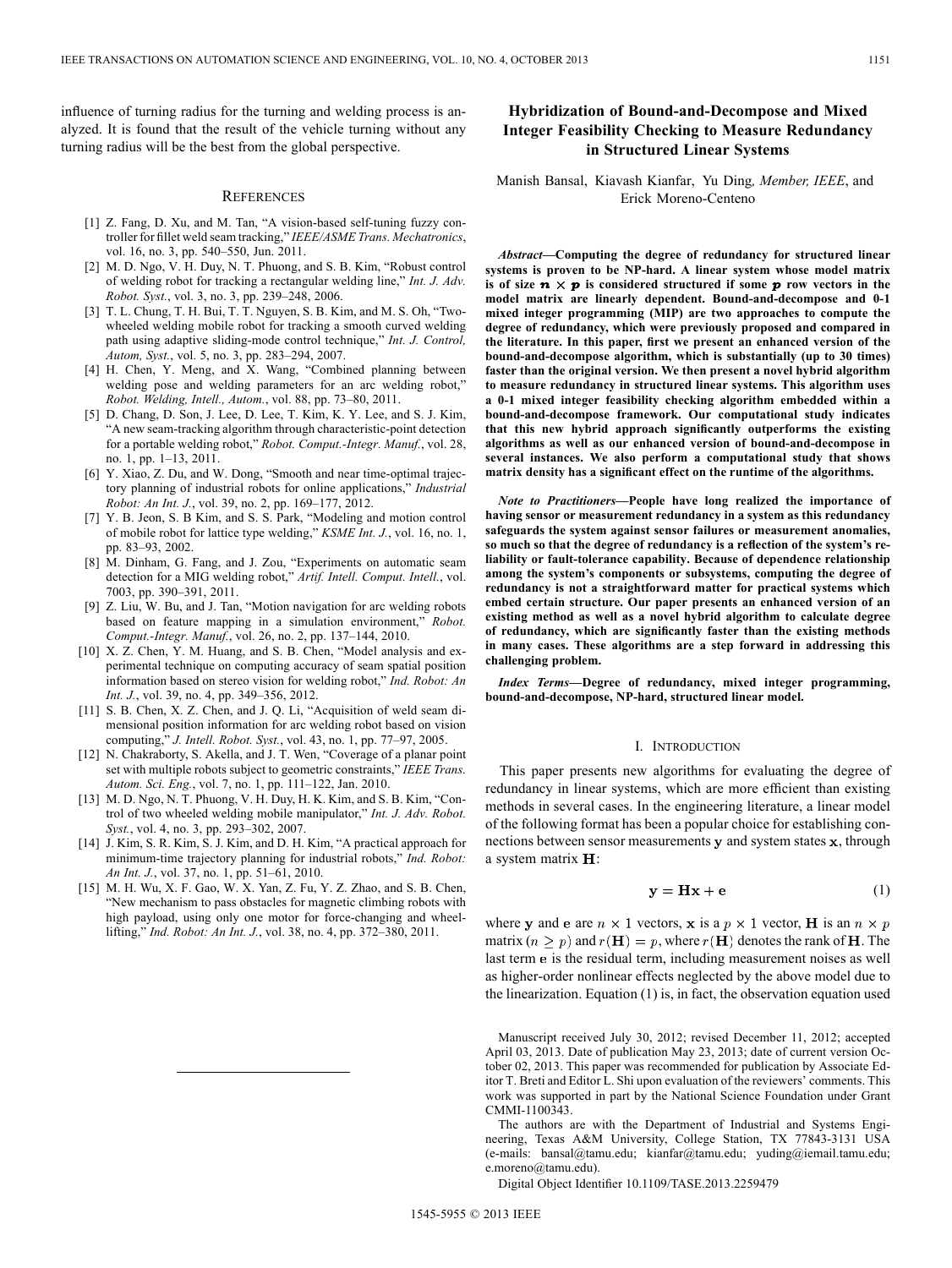in a typical linear state-space model [1] and the Kalman filter [2]. In practice, we almost always have  $r(H) = p$ . For this reason and for simplicity of the presentation, we assume  $r(\mathbf{H}) = p$  throughout this paper. However, one should note that from a theoretical perspective, with slight modifications, all the algorithms in this paper can also be applied in the case where  $r(\mathbf{H}) < p$ .

In equation (1), the number of measurements,  $n$ , should be greater than the number of states,  $p$ ; otherwise, one will run into an ill-posed system where there is no unique estimation of the states. Since there are more measurements than system states, loosely speaking, those beyond the smallest number of measurements necessary for uniquely estimating  $x$  are considered redundant. The degree of redundancy of the matrix  $H$ , denoted by  $d(H)$ , is formally defined in the literature (see, for example, [3]) as follows:

$$
d(\mathbf{H}) = \min \left\{ \delta - 1 : \exists \mathbf{H}_{(-\delta)} \text{ s.t. } r \left( \mathbf{H}_{(-\delta)} \right) < p \right\} \tag{2}
$$

where  $\mathbf{H}_{(-\delta)}$  is a reduced matrix after deleting  $\delta$  rows from the original **H** matrix, and  $r(\cdot)$  is the rank function. Based on (2), the redundancy degree of the linear system is the minimum number of sensor failures (or measurement outliers) which should happen before the identifiability of any state is compromised.

Researchers consider the measurement redundancy as an index of the system's reliability [3]–[5] and this explains the importance of quantitatively calculating it. When the system has no intrinsic structure, mathematically it means that any  $p$  row vectors of  $H$  are linearly independent and  $d(\mathbf{H}) = n - p$ . In this case, **H** is called unstructured. But, when there exists some intrinsic structure in the system, some  $p$  row vectors of  $H$  are linearly dependent and  $H$  is called structured. In this case,  $d(\mathbf{H})$  is smaller than  $n-p$  but evaluating it quantitatively is no longer a straightforward task. Vardy [21] proved that the minimum distance problem in binary coding, which can be reduced (in polynomial time) to the problem of finding  $d(\mathbf{H})$  for a special structured matrix  $H$ , is NP-hard. This implies that a polynomial-time algorithm for the problem of finding the degree of redundancy of a general structured matrix unlikely exists [9].

Structured linear systems are pervasive in engineering applications. Some instances reported in the literature include wireless sensor networks [6], distributed (wired) sensor systems in multistation assembly [7], and sensor systems in electric power networks [8]. Take the multistation assembly process in [7] for example: it is a three-station assembly process, where four parts are assembled in a sequential manner. There are a total of  $n = 26$  sensor measurements distributed over the three stations, and their outputs constitute the vector y. The process variables under monitoring are the deviations of fixture locators from their nominal positions. The fixture locators are the mechanical devices holding a part in space during an action of assembly, so their positioning precision affects the quality of the final assembly. Each pair of fixtures provide constraints in three degrees of freedom for a given part. So there are a total of 12 degrees of freedom associated with the four parts; they are included in the vector x, and thus,  $p = 12$ . By a simple analysis using rigid body transformation, followed by linearization, a model in the format of (1) can be obtained; for details, please see [7].

On the surface, people could mistake the total degree of redundancy in this assembly system as  $n - p = 26 - 12 = 14$ . This turns out to be wrong. The resulting  $H$  matrix for this multistation assembly indeed embeds structure due to the particular sequence in which parts are transitioned and how sensor measurements are distributed over the three stations. The actual redundancy in this case is only 4, a value significantly smaller than 14. What this implies is that without knowing the precise degree of redundancy of the sensor system, one can be overly optimistic about the system's ability to tolerate potential sensor failures, and therefore face undue delays in terms of sensor repair or replacement. Moreover, in a statistical analysis, using  $n-p$  as the degrees of freedom for noise variance estimation will underestimate the variance and falsely boost the power of statistical inference that the sensor system provides.

For this  $26 \times 12$  example, computation is not much of a problem. But for an assembly process with, for instance, ten or more assembly stations, which is quite typical in industry, the size of matrix  $\bf{H}$  can easily get to a few hundred, or even thousands, of rows and columns. Due to the relevance of structured model matrices in engineering systems, it is important to devise efficient methods to quantitatively evaluate the degree of redundancy for large-scale systems.

The simplest algorithm for finding the degree of redundancy is the exhaustive rank testing [3]. The idea is to increment  $\delta$  by one at each iteration starting from  $\delta = 1$ , and for each  $\delta$  find the rank of all possible submatrices  $H_{(-\delta)}$  until a submatrix whose rank is smaller than  $p$  is found. As discussed in [10], this algorithm is very inefficient, and therefore, is discarded in the rest of this paper. Cho *et al.* [7], [9] presented a bound-and-decompose algorithm to calculate the degree of redundancy, which uses results from matroid theory to decompose the problem into smaller problems. In this paper, we denote this algorithm by BDOLD. As we will discuss in Section II, solving the smaller problems in the BDOLD algorithm involves rank testing of certain submatrices of H. In previous implementations of BDOLD in the literature [7], [10], this rank testing was performed using singular value decomposition (SVD) [12]. We will denote this implementation by BDOLDSVD. BDOLD is efficient for the problems in which  $H$  has a border block diagonal (BBD) form (see Section II) with reasonable block sizes and a narrow border (hence the algorithm can do significant decomposition), and is not so efficient otherwise (see Section II). Recently, Kianfar *et al.* [10] tackled the problem from a different angle. They formulated the problem as a 0-1 mixed integer program (MIP) and solved it using the branch-and-cut method embedded in the commercial optimization solver CPLEX [11]. They showed that in several instances MIP outperforms BDOLDSVD, especially in instances where BDOLDSVD cannot do significant decomposition. However, as the size of instance increases MIP reaches its performance limit. In fact, there are instances in [10] which are neither solved by BDOLDSVD nor by MIP within a 10-h time limit. Note that the MIP algorithm does not exploit BBD form of the matrix, which arises frequently in the real-world structured linear systems.

In this paper, we first present an enhanced version of the BDOLD algorithm, denoted by BDNEW. We also study the effect of using QR factorization to perform the submatrix rank-testings in BDOLD and BDNEW (the resulting new algorithms are denoted by BDOLDQR, BDNEWSVD, and BDNEWQR). We will see that BDNEWQR substantially outperforms all other versions. In particular, it is up to 30 times faster than BDOLDSVD. We next present a novel hybrid algorithm to calculate  $d(\mathbf{H})$ , denoted by BDMIF, which uses a 0-1 mixed integer feasibility (MIF) checking algorithm embedded within a bound-and-decompose framework. BDMIF capitalizes on benefits of both bound-and-decompose and MIP. Our computational study indicates that this new hybrid approach significantly outperforms MIP and BDNEWQR (and hence other versions of BDOLD and BDNEW) in several instances. We also report the results of a computational experiment that shows, as the density of the blocks and border rows of H increases, the runtimes of the algorithms considered in this paper substantially increase.

The remainder of this paper is organized as follows. Section II reviews the algorithms previously introduced in the literature, i.e., BDOLD and MIP. Section III introduces BDNEW and the usage of QR factorization for rank testing, which results in BDOLDQR, BD-NEWSVD, and BDNEWQR algorithms. In Section IV, we introduce the BDMIF algorithm. Section V presents our computational studies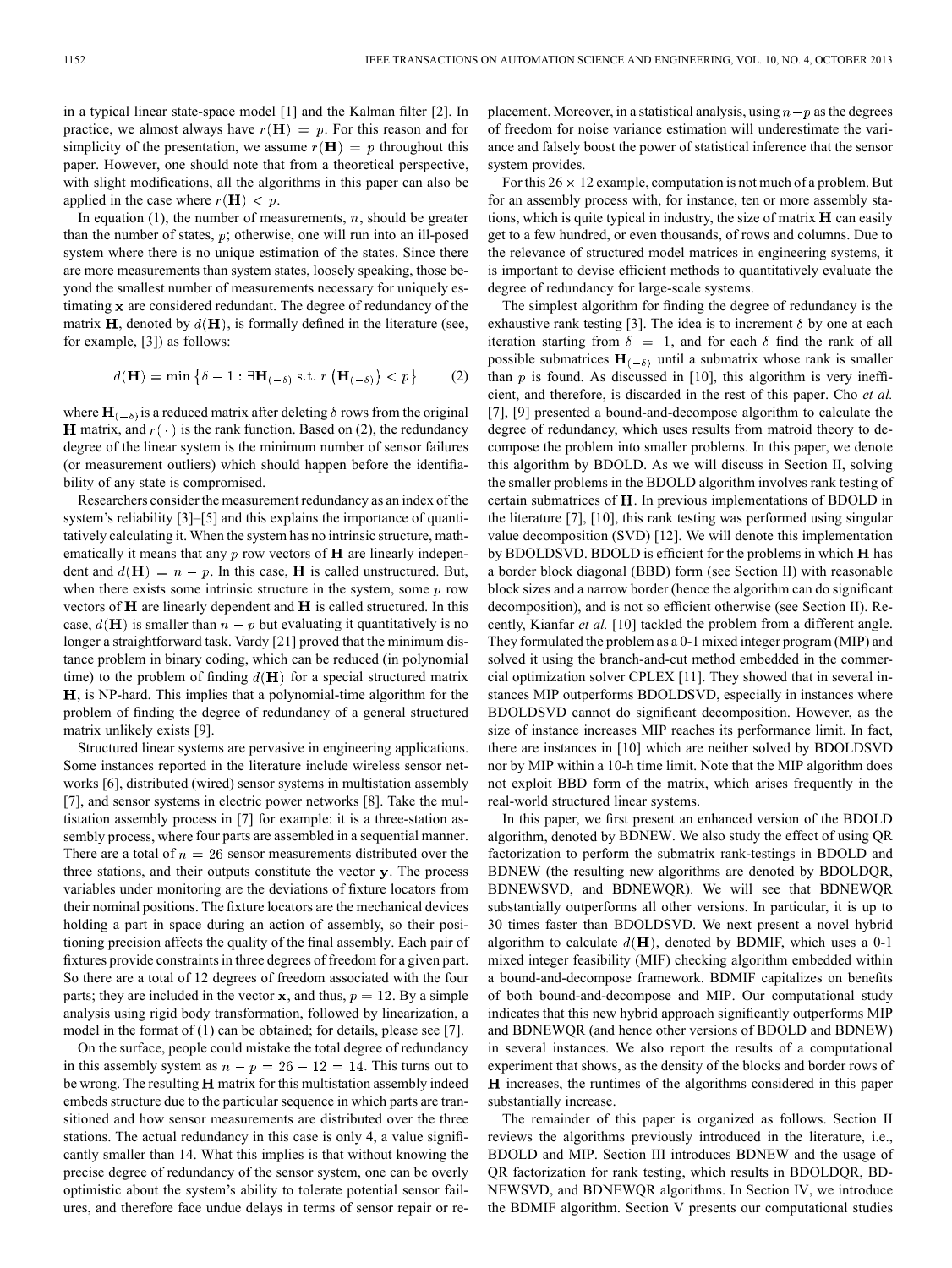followed by discussions on merits and limitations of the studied algorithms. We address our computational study on the effect of density in Section VI and make some concluding remarks in Section VII.

#### II. RELATED WORK

We use the same notation used in [10]: for a  $V \subseteq \{1, \ldots, n\}, \mathbf{H}_V$ denotes the matrix obtained by removing from **H** all rows  $\mathbf{h}_i, i \in$  $\{1, \ldots, n\}$ V, and we define the operator I as  $I(\mathbf{H}_V) = V$ . The problem of evaluating the degree of redundancy  $d(\mathbf{H})$  is to find the minimum integer value  $\delta^*$  such that there exists a  $V \subseteq \{1, \ldots, n\},\$ where  $|V| = n - \delta^*$  and  $r(\mathbf{H}_V) < p$ . Then,  $d(\mathbf{H}) = \delta^* - 1$ .

If the system matrix has a significant BBD structure as it is the case in many practical applications, then the BDOLD algorithm introduced in [7] has substantial computational benefits. Using a transformation algorithm [7], [13], the rows and columns of the system matrix can be rearranged into the BBD form so that we have

$$
\mathbf{H} = \begin{bmatrix} \mathbf{B}_1 & & & \\ & \mathbf{B}_2 & & \\ & & \ddots & \\ & & & \mathbf{B}_r \\ \mathbf{S}_1 & \mathbf{S}_2 & \cdots & \mathbf{S}_r \end{bmatrix}
$$

where the block  $\mathbf{B}_t$  is an  $n_t \times p_t$  matrix, and  $\mathbf{S}_t$  is an  $n_s \times p_t$  matrix for  $t = 1, \ldots, r$ . The  $S_t$  matrices form the border. We have  $n_s$  +  $\sum_{t=1}^{r} n_t = n$  and  $\sum_{t=1}^{r} p_t = p$ . The unwritten elements are zero. Let  $g^*(\mathbf{H}^T)$  denote the cogirth of the vector matroid defined over columns of the matrix  $\mathbf{H}^T$ , i.e., the cardinality of the smallest minimal dependent set in the dual of this vector matroid (please refer to [22] for more on the concepts of matroid and cogirth). Cho *et al.* [9] showed that  $d(\mathbf{H}) = g^*(\mathbf{H}^T) - 1$ , and used matroid theory to model the problem of finding the degree of redundancy as follows. Let  $U$ be a subset of  $\{1, \ldots, r\}$ , and define  $\mathbf{H}[U]$  as the reduced BBD matrix obtained by removing from H the submatrices  $B_t$  and  $S_t$  for  $t \in \{1, \ldots, r\} \backslash U$ . Let  $n_U, p_U, \mathbf{h}_i^U$ , and  $h_{ij}^U$  denote the number of rows, the number of columns, the *i*th row, and the  $(i, j)$ th entry of  $H[U]$ , respectively. The following decomposition property is proved in [9]: For any  $k \in \{1, ..., r\}$ , if  $g^*(\mathbf{H}^T) \ge (k+1)/(k)n_S - 1$ , we have  $g^*(\mathbf{H}^T) = \min \{ g^*(\mathbf{H}[U]^T) : U \subseteq \{1, \ldots, r\}$  and  $|U| = k \}$ (see [9] for details). This result provides the basis of the decomposition in the BDOLD algorithm.

## **BDOLD Algorithm [7], [9], [10]**

**Step 0**.  $\delta \leftarrow 1$ .

**Step 1**. If  $\delta < (r)/(r-1)n_s - 1$ , then  $k^* \leftarrow r$  and go to Step 2; otherwise find  $k^*$  that gives minimum number of matrices to be rank-tested based on the decomposition property:

$$
k^* \leftarrow \operatorname{argmin}_{n_S / (\delta - n_S + 1)} \le k \le r \left[ \sum_{\substack{U \subseteq \{1, \ldots, r\}: \\ |U| = k}} \binom{n_S + \sum_{t \in U} n_t}{\delta} \right].
$$

**Step 2**. Check the rank of all the matrices  $H[U]_V$ , where  $U \subseteq \{1, ..., r\}, |U| = k^*, V \subseteq I(\mathbf{H}[U]),$  and  $|V| = n - \delta$ , one by one until a  $\mathbf{H}[U]_V$  is found such that  $r(\mathbf{H}[U]_V) < p_U$ . If found (which means  $g^*(\mathbf{H}^T) = \delta$ ), then  $d(\mathbf{H}) \leftarrow \delta - 1$  and stop. Else  $\delta \leftarrow \delta + 1$  and go to Step 1.

In the rest of this paper, we refer to the value  $\frac{r}{r-1}$   $\frac{1}{s-1}$  as the "decomposition bound" because in the BDOLD algorithm as long as  $\delta$  is smaller than this value, no decomposition occurs in Step 2 (we have  $U = \{1, \ldots, r\}$ , hence  $H[U] = H$ ). In the implementation of the BDOLD algorithm in [7], [10], the rank of  $\mathbf{H}[U]_V$  in Step 2 is calculated using the *rank* function in MATLAB, which calculates the rank using SVD [12]. In this paper, we implemented the same algorithm in C++ and we denote it by BDOLDSVD.

More recently, Kianfar *et al.* [10] proposed the MIP approach for the redundancy degree problem. They formulated the problem as a 0-1 mixed integer program (please refer to [14] and [15] for more on mixed integer programming). This formulation is based on the fact that the redundancy degree problem can be solved by finding the minimum number of vectors that if deleted from  $H$ , the remaining matrix has a nonzero null space. Note that the null space of matrix  $H$  is the set of all vectors x such that  $\mathbf{Hx} = 0$ . The redundancy degree would be one less than this minimum. The MIP formulation looks for a nonzero  $\mathbf{x} \in \mathbb{R}^p$  such that the number of rows  $\mathbf{h}_i$ 's,  $i = 1, \dots, n$ , for which  $h_i \mathbf{x} \neq 0$  is minimized. The MIP formulation presented in [10] is as follows:

$$
\min \sum_{i=1}^{n} q_i \tag{3}
$$

subject to

$$
- q_i \leq \sum_{j=1}^r h_{ij} x_j \leq q_i \quad i = 1, ..., n \tag{4}
$$

$$
-1 + 2z_j \le x_j \le 1 \quad j = 1, ..., p \tag{5}
$$

$$
\sum_{j=1} z_j = 1 \tag{6}
$$

$$
x_j \in \mathbb{R}, q_i, z_j \in \{0, 1\} \quad i = 1, \dots, n; j = 1, \dots, p. \tag{7}
$$

Based on constraints (4), if  $h_i x \neq 0$  for any i, then the 0-1 variable  $q_i$  will get a value of 1 and if  $\mathbf{h}_i \mathbf{x} = 0$  it will get a value of zero because the objective is to minimize the summation of all  $q_i$ 's. In other words, to get a nonzero null space, if  $q_i = 1$ , the row  $\mathbf{h}_i$  is to be deleted from **H**, and if  $q_i = 0$ , the row  $\mathbf{h}_i$  is to remain. Therefore, objective (3) minimizes the total number of vectors out of all  $\mathbf{h}_i$ ,  $i = 1, \dots, n$  which if deleted from  $H$ , result in a matrix with a nonzero null space. For this reason,  $d(\mathbf{H})$  will be the optimal objective value minus 1. To guarantee that there is at least one  $x$  that satisfies constraint (4), it is assumed that all the row vectors of **H** are scaled such that  $||\mathbf{h}_i||_1 = \sum_{i=1}^p |h_{ij}| = 1$ . In other words, if  $\|\mathbf{h}_i\|_1 \neq 1$ , then  $\mathbf{h}_i \leftarrow \mathbf{h}_i / \|\mathbf{h}_i\|_1$ . Constraints (5) and (6) enforce  $x$  to be nonzero (please refer to  $[10]$  for more details).

We observe that the MIP approach does not utilize any special structure in the matrix **H**. In [10], the MIP formulation  $(3)$ – $(7)$  was implemented in AMPL [23] and the commercial solver CPLEX [11] was used to solve it for the studied instances. It was shown in [10] that in several instances, where the decomposition bound is large, MIP significantly outperforms BDOLD.

## III. FASTER VERSIONS OF BOUND-AND-DECOMPOSE ALGORITHM

The most time-consuming operation in the BDOLD algorithm is in its Step 2, where each time a matrix  $\mathbf{H}[U]_V$  is formed, its rank should be calculated and compared to  $p_U$ . Each run of the algorithm includes calculating the rank of a large number of submatrices  $\mathbf{H}[U]_V$  and these rank calculations are the time bottleneck of the BDOLD algorithm.

BDNEW, our new version of the bound-and-decompose algorithm, differs from BDOLD in the value chosen for  $k^*$  in Step 1. In Step 1 of BDOLD, the value of  $k^*$  in the case where  $\delta$  is greater than or equal to the decomposition bound is calculated such that the number of rank testings resulting from the decomposition is minimized (i.e., the number of submatrices  $\mathbf{H}[U]$  is minimized). Notice that the total run time of Step 2 for each  $\delta$  depends on not only the number of  $H[U]_V$ matrices, but also the size of these matrices. Our computational experiments showed that choosing  $k^* = \lceil n_S/(\delta - n_S + 1) \rceil$ , which minimizes the size of  $H[U]_V$  matrices, instead of the value chosen in Step 1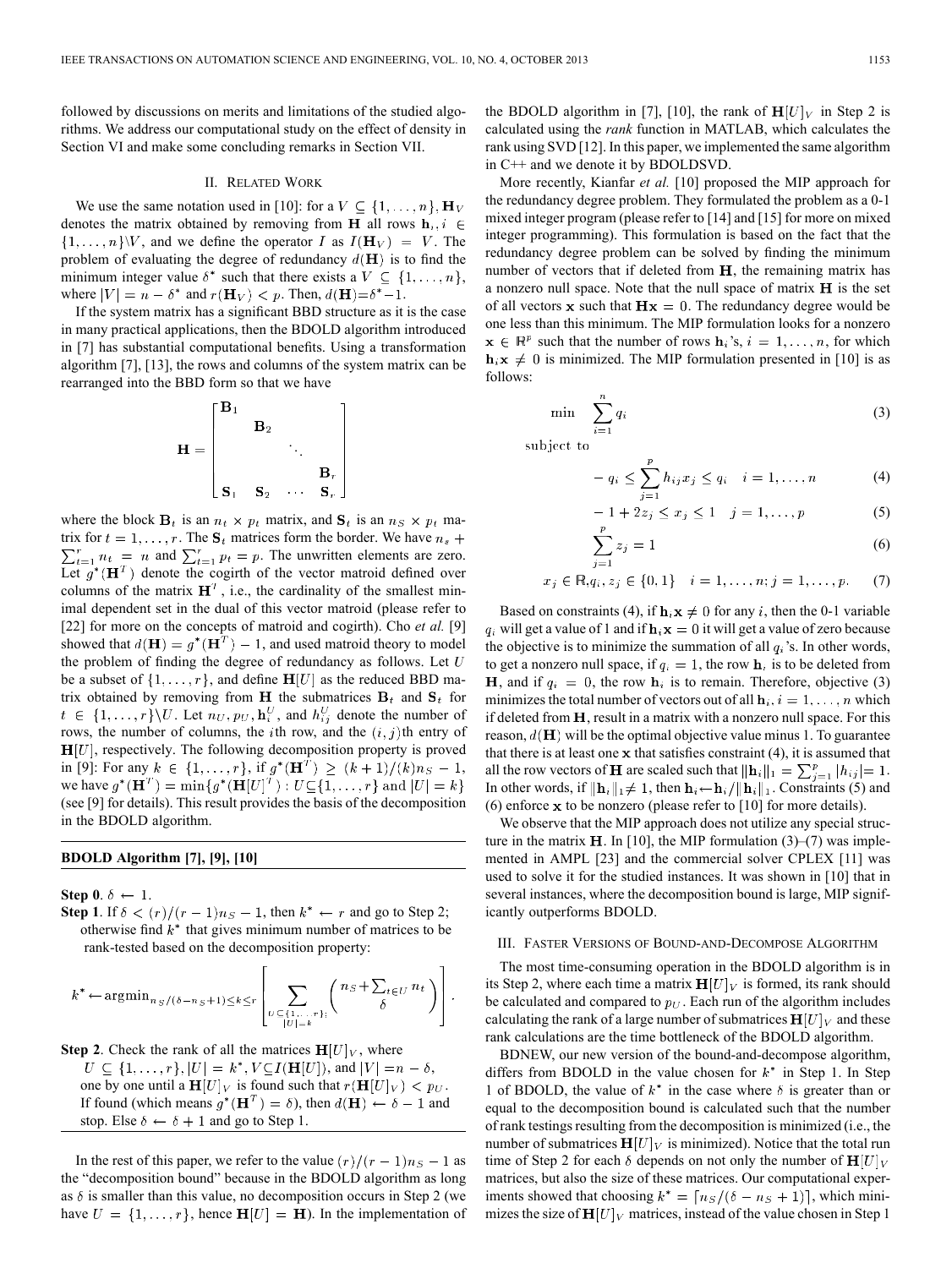of BDOLD, which minimizes the number of  $\mathbf{H}[U]_V$  matrices, reduces the total time taken by Step 2. Therefore,  $k^* = \lceil n_S/(\delta - n_S + 1) \rceil$  is the value we use in BDNEW.

### **BDNEW Algorithm**

**Step 0**.  $\delta \leftarrow 1$ . **Step 1**. If  $\delta < (r)/(r-1)n_S - 1$ , then  $k^* \leftarrow r$  and go to Step 2; otherwise  $k^* \leftarrow \lceil n_S/(\delta - n_S + 1) \rceil$  in order to have the smallest submatrices in Step 2. **Step 2**. Same as Step 2 of BDOLD.

Another issue of concern at Step 2 of both BDOLD and BDNEW is how the ranks of submatrices  $\mathbf{H}[U]_V$  are calculated. As mentioned in Section II, in the previous implementation of BDOLD in the literature [7], [10], the rank calculation is performed using SVD. In this paper, we employ a substantially more efficient method for rank calculation. This method is based on the QR factorization of the matrix. In principle, the QR factorization (or QR decomposition) of a matrix is expressing that matrix as the product  $\overline{QR}$  of a matrix  $\overline{Q}$  whose columns are orthogonal unit vectors and an upper triangular matrix  $\mathbf{R}$  [12], [17]. In [18] and [19], it has been shown that for any given  $s \times t$  matrix **A** (where  $s > t$ ), there exists a  $t \times t$  permutation matrix  $\Pi$  such that the QR factorization  $A\Pi = QR$  exhibits the rank of A in the  $t \times t$  upper triangular matrix **R**. Such factorization, which can be used to determine the rank of  $\bf{A}$ , is called rank-revealing QR factorization (RRQR factorization). The way the rank of  $\bf{A}$  is exhibited in  $\bf{R}$  is as follows: The matrix  $\bf{R}$  resulting from the RRQR factorization of  $A$  will have a structure like

$$
\mathbf{R}=\left[ \begin{matrix} \mathbf{R}_{11} & \mathbf{R}_{12} \\ \mathbf{0} & \mathbf{R}_{22} \end{matrix} \right]
$$

where  $\mathbf{R}_{22}$  is a  $m \times m$  matrix,  $\mathbf{R}_{22} = \mathbf{0}$ , and  $\mathbf{R}_{11}$  is nonsingular. Then, we will have  $r(A) = t - m$  (note that m may be zero in which case  $r(\mathbf{A}) = t$ ). In practice, due to numerical issues, typically  $\mathbf{R}_{22}$  will not be exactly a zero matrix. Instead, one would look for a matrix  $\mathbf{R}_{22}$  such that  $\mathbf{R}_{22} \simeq 0$ , i.e.,  $\|\mathbf{R}_{22}\|_2 \leq \epsilon$  for a small enough positive  $\epsilon$  ( $\|\mathbf{R}_{22}\|_2$ is the Euclidean norm of  $\mathbb{R}_{22}$ , which is equal to its maximum singular value) [12], [16].

Theoretically, although the flop (floating point operation) count to calculate the rank of a  $s \times t$  matrix (where  $s \geq t$ ) using either SVD or QR factorization is  $O(st^2)$ , the number of flops in the SVD based rank calculation is approximately twice the number of flops in the QR based algorithm [12]. Moreover, both QR and SVD are numerically quite reliable [12].

In Section V, we will perform computational experiments to analyze the performance of both BDOLD and BDNEW algorithms with both SVD- and QR-based rank calculation. We will see that for all instances, BDNEWSVD and BDNEWQR outperform BDOLDSVD and BDOLDQR, respectively. Moreover, BDOLDQR and BDNEWQR are significantly (up to 11 times) faster than BDOLDSVD and BD-NEWSVD, respectively. As a result, BDNEWQR is always the fastest among the four.

#### IV. BDMIF: A HYBRID ALGORITHM

In Step 2 of the BDNEW algorithm, for each  $\delta$  and  $U \subseteq \{1, \ldots, r\}$ , where  $|U| = k^*$ , one solves the problem of whether  $d(\mathbf{H}[U]) = \delta - 1$ or not. The way this problem is solved in BDNEW is by an exhaustive rank testing, i.e., the rank of all possible reduced matrices  $\mathbf{H}[U]_V$ , which are obtained by removing  $\delta$  rows from  $H[U]$ , are calculated. As exhaustive rank testing is an inefficient method, its repeated use on all matrices  $H[U]_V$  is a major drawback of the BDNEW algorithm (obviously BDOLD has the same drawback too).

In this section, we propose a new algorithm (BDMIF) which replaces the exhaustive rank testing of each submatrix  $H[U]$  with solving a mixed integer feasibility (MIF) problem. A MIF problem is the problem of finding out whether the mixed integer set defined by a collection of linear constraints contains a feasible point or not. Our BDMIF algorithm is a hybrid algorithm in which MIF problems are repeatedly solved within a bound-and-decompose framework. As a result, BDMIF makes it possible to simultaneously exploit both the decomposable structure of a BBD matrix  $H$  and the superiority of MIP over the exhaustive rank testing.

## **BDMIF Algorithm**

**Step 0.**  $\delta \leftarrow 1$ .

**Step 1**. If  $\delta < (r)/(r-1)n_s - 1$ , then  $k^* \leftarrow r$  and go to Step 2; otherwise  $k^* \leftarrow \lceil n_S/(\delta - n_S + 1) \rceil$  in order to have a minimum size MIF problem in Step 2.

**Step 2**. Do the following for all the matrices  $H[U]$ ,

- where  $U \subseteq \{1, \ldots, r\}$  and  $|U| = k^*$ , one by one:
- normalize all the row vectors, i.e.,  $\mathbf{h}_i^U \leftarrow \mathbf{h}_i^U / ||\mathbf{h}_i^U||_1$ ;
- solve the MIF problem defined as follows:

$$
\sum_{i=1}^{n_U} q_i = \delta \tag{8}
$$

$$
-q_i \le \sum_{i=1}^{p_U} h_{ij}^U x_j \le q_i \quad i=1,\ldots,n_U
$$
\n(9)

$$
-1 + 2z_j \le x_j \le 1 \quad j = 1, ..., pv
$$
 (10)

$$
\sum_{j=1}^{P} z_j = 1\tag{11}
$$

$$
x_j \in \mathbb{R}, q_i, z_j \in \{0, 1\} \quad i = 1, \dots, n_U; j = 1, \dots, p_U \quad (12)
$$

until a  $\mathbf{H}[U]$  is found for which the MIF (8)–(12) has a feasible solution. If found (which means  $g^*(\mathbf{H}^T) = \delta$ ), then  $d(\mathbf{H}) \leftarrow \delta - 1$ and stop. Else  $\delta \leftarrow \delta + 1$  and go to Step 1.

It is observed that in Step 2 of BDMIF algorithm, the MIF problem (8)–(12) defined for  $\mathbf{H}[U]$  is solved to see whether  $d(\mathbf{H}[U]) = \delta - 1$ or not. Constraints  $(9)$ – $(12)$  of this MIF are the same as constraints (4)–(7) of the MIP model written for the matrix  $H[U]$  instead of H and their role is the same as explained in Section II and [10]. Constraint (8) forces the total number of  $q_i$  variables that have nonzero values to be equal to  $\delta$ . Based on constraints (9)–(12), this means that if the MIF problem  $(8)$ – $(12)$  has a feasible solution, then there exists a nonzero vector  $\mathbf{x} \in \mathbb{R}^{p_U}$  such that  $\mathbf{h}_i^U \mathbf{x} = 0$  for  $n_U - \delta$  vectors out of all  $\mathbf{h}_{i}^{U}, i = 1, \ldots, n_{U}$ . This implies that  $d(\mathbf{H}[U]) \leq \delta - 1$ . On the other hand,  $d(\mathbf{H}[U]) \geq \delta - 1$  because  $d(\mathbf{H}[U]) \geq d(\mathbf{H})$ , and at iteration  $\delta$  of BDMIF, we already know that  $d(\mathbf{H}) \geq \delta - 1$ . Therefore,  $d(\mathbf{H}[U]) =$  $\delta - 1$ 

We solve the MIF problem (8)–(12) using CPLEX solver [11]. Since CPLEX only solves MIP problems, i.e., it needs an objective function to optimize, we use a constant objective function such as " $\max$  0" along with constraints  $(8)$ – $(12)$  to solve the MIF. Clearly, the MIP solver stops after finding the first feasible solution to  $(8)$ – $(12)$ .

The choice of  $k^*$  in Step 1 of BDMIF is similar to that in Step 1 of BDNEW. This  $k^*$  makes the size of the MIF problems in Step 2 as small as possible (note that the number of all variables and the number of constraints (9) and (10) depends on  $k^*$ ). The smaller the MIF problem is, the faster it is solved using CPLEX. Of course, the smallest  $k^*$  may not result in the smallest number of U sets (hence MIFs), however, in our computational experiments we found that it is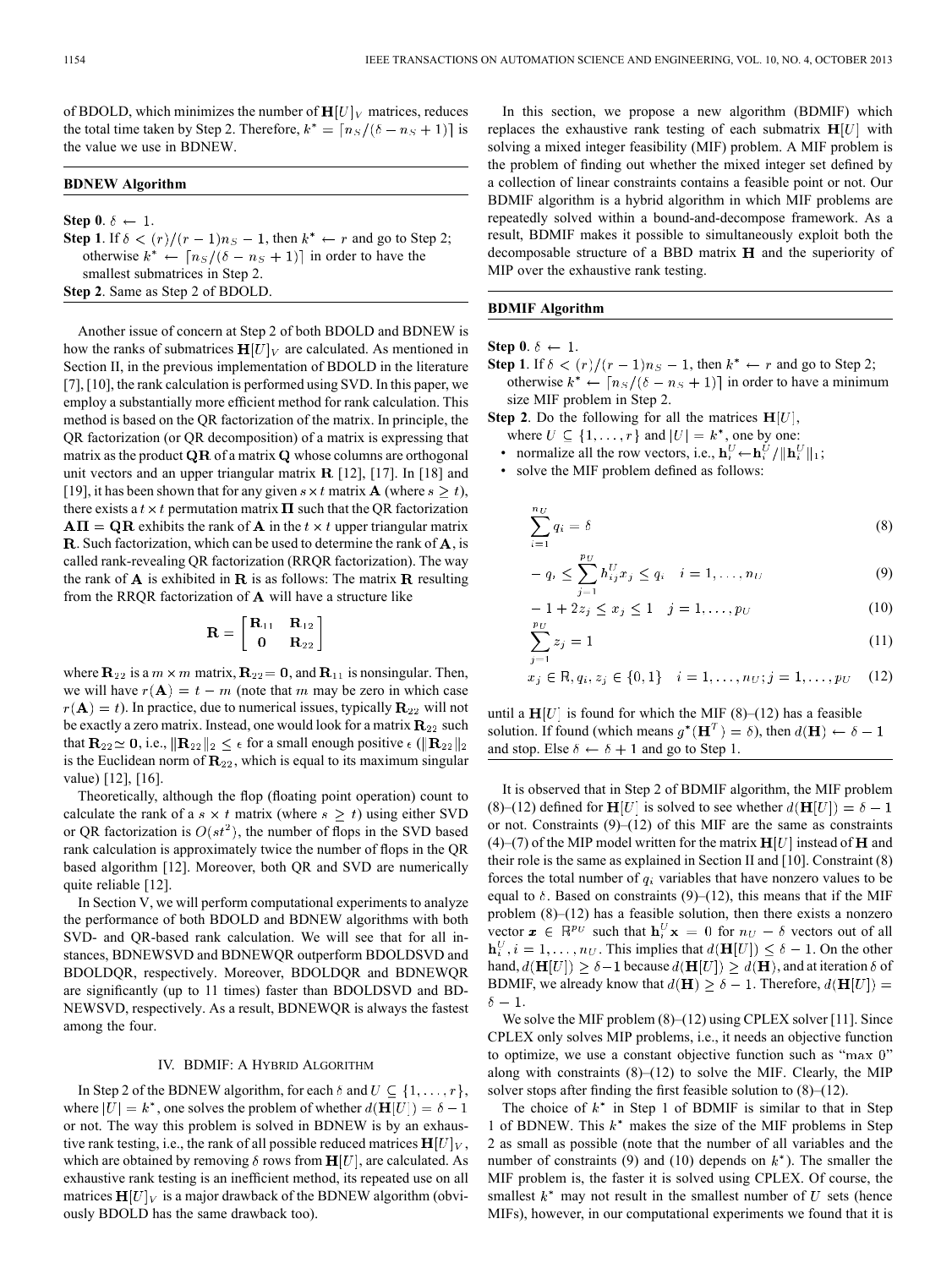TABLE I CHARACTERISTICS OF INSTANCE CATEGORIES AND AVERAGE  $d(\mathbf{H})$  Of INSTANCES IN EACH CATEGORY

| Model Matrix <b>H</b> |                                                                 |                |                |           |                   |  |  |
|-----------------------|-----------------------------------------------------------------|----------------|----------------|-----------|-------------------|--|--|
| No.                   | $n \times p$                                                    | $n_{\rm s}$    | r              | $bound^*$ | Average $d(H)$    |  |  |
| 1                     | $26 \times 12$                                                  | $\overline{2}$ | 4              | 1.67      | 4                 |  |  |
| $\overline{2}$        | $66 \times 27$                                                  | $\overline{3}$ | 9              | 2.37      |                   |  |  |
| 3                     | $154 \times 72$                                                 | $\overline{2}$ | $\overline{c}$ | 3         | 5                 |  |  |
| $\overline{4}$        | $316 \times 144$                                                | 8              | 4              | 9.67      | 3.8               |  |  |
| 5                     | $485 \times 360$                                                | 5              | 8              | 4.7       | 1.6               |  |  |
| 6                     | $222 \times 55$                                                 | $\overline{2}$ | 11             | 1.2       | 14                |  |  |
| 7                     | $1009 \times 252$                                               |                | 42             | 0.025     | 17                |  |  |
| 8                     | $2018 \times 504$                                               | $\overline{c}$ | 84             | 1.024     | 18                |  |  |
| 9                     | $501 \times 384$                                                | 9              | 4              | 11        | $\geq 1, \leq 34$ |  |  |
|                       | <sup>#</sup> : The decomposition bound $\frac{r}{r-1}n_s - 1$ . |                |                |           |                   |  |  |

always better to minimize the size of MIFs rather than the number of them.

#### V. COMPUTATIONAL RESULTS AND DISCUSSION

In this section, we present the results of our computational experiment to compare the performance of our proposed algorithms (BDOLDQR, BDNEWSVD, BDNEWQR, and BDMIF) with the existing algorithms (BDOLDSVD and MIP).

To make a fair comparison between the algorithms, we used a common implementation platform. We implemented all the existing and new algorithms in C++. We used *dgesdd* and *dgeqp3* routines of CLAPACK 3.2.1 to perform the SVD and RRQR factorizations, respectively, in BDOLDSVD, BDNEWSVD, BDOLDQR, and BDNEWQR. CLAPACK is the implementation of the well-known subroutine library LAPACK (Linear Algebra PACKage) in C language and has one of the most efficient implementations of SVD and RRQR factorization (see [20] for details). The MIP formulation was solved in C++ using the CPLEX 12.0 C++ concert technology [11] (which is a C++ library to model and solve optimization problems including integer programming). The BDMIF algorithm was also implemented in C++ and CPLEX 12.0 C++ concert technology was used to solve the MIF problems within the algorithm.

The results of our computational experiments are shown in Tables I–III. Each row of these tables corresponds to an instance category. Nine instance categories, each containing five random instances with similar structural characteristics were generated. The randomness is in the values of the matrix entries. The characteristics (size, number of blocks, and number of border rows) of each category are shown in Table I. The characteristics of instance categories 1 and 2 are based on the multistation assembly applications reported in [9]. For instance categories 3 to 7 and 9, the characteristics are inspired by the instances in [10]. The instance category 8 is of a much larger size than the instances in [10]. All instances are available at http://ise.tamu.edu/people/faculty/kianfar/dol/RedundancyDegree-Instances.zip. For each instance category, Table I also shows the decomposition bound for instances in the category. The last column of Table I is obtained after completing the algorithm runs and shows the average of  $d(\mathbf{H})$  values of the five instances in each category.

Instances in category 1 correspond to the assembly example that we explained in Section I. Using the existing methods, including the exhaustive rank testing (doable for this small sized problem), the degree of redundancy in these instances can be determined as 4, which, as we mentioned earlier, is strikingly different from the rough estimate, had someone used  $n - p$ . Our new algorithms of course produce the same

TABLE II RUNTIMES OF ALGORITHMS FOR INSTANCE CATEGORIES

| <b>Run Time</b> |                 |                 |                |                 |  |  |  |
|-----------------|-----------------|-----------------|----------------|-----------------|--|--|--|
| No.             | <b>BDOLDSVD</b> | <b>BDNEWSVD</b> | <b>BDOLDOR</b> | <b>BDNEWQR</b>  |  |  |  |
|                 | $0.09$ sec.     | $0.04$ sec.     | $0.02$ sec.    | 10.01 sec.      |  |  |  |
| 2               | 1.6 min.        | 23.52 sec.      | 10.42 sec.     | 13.13 sec.      |  |  |  |
| 3               | 26.9 min.       | 26.5 min.       | 3.8 min.       | 3.7 min.        |  |  |  |
| 4               | $>10$ hours     | $>10$ hours     | $> 10$ hours   | > 10 hours      |  |  |  |
| 5               | $2.65$ hours    | $2.63$ hours    | 13.6 min.      | 13.4 min.       |  |  |  |
| 6               | 15.5 min.       | 15.4 min        | 6.5 min.       | 4.62 min.       |  |  |  |
| 7               | $>10$ hours     | $>10$ hours     | 2.9 hours      | 2.9 hours       |  |  |  |
| 8               | $>10$ hours     | $>10$ hours     | $> 10$ hours   | $>10$ hours     |  |  |  |
| 9               | 10 hours        | $> 10$ hours    | $> 10$ hours   | $\geq 10$ hours |  |  |  |

TABLE III RUNTIMES OF ALGORITHMS FOR INSTANCE CATEGORIES

| Run Time       |                |              |              |  |  |  |
|----------------|----------------|--------------|--------------|--|--|--|
| No.            | <b>BDNEWOR</b> | <b>MIP</b>   | <b>BDMIF</b> |  |  |  |
|                | $0.01$ sec.    | $0.12$ sec.  | 4.55 sec.    |  |  |  |
| $\overline{2}$ | 3.13 sec.      | 21.28 sec.   | 48.35 sec.   |  |  |  |
| 3              | 3.7 min.       | 3.60 sec.    | 22.44 sec.   |  |  |  |
| 4              | $> 10$ hours   | 55.46 sec.   | 3.7 min.     |  |  |  |
| 5              | 13.4 min.      | 41.87 sec.   | 16.8 min.    |  |  |  |
| 6              | 4.62 min.      | $> 10$ hours | 2.1 min.     |  |  |  |
| 7              | 2.9 hours      | $>10$ hours  | 131.2 min.   |  |  |  |
| 8              | $> 10$ hours   | $> 10$ hours | 1.7 hours    |  |  |  |
| 9              | $> 10$ hours   | $>10$ hours  | $>10$ hours  |  |  |  |

redundancy value. As will be mentioned shortly, our BDNEWQR algorithm is the fastest among all in calculating the degree of redundancy of instances in this category because they are of a small size.

For each instance category, Tables II and III show the average solution time of each algorithm over the five instances in the category. The bold numbers indicate the fastest algorithm in each category. All the algorithms were run on a PC which has two Intel Xeon E5620 2.40 GHz processors and 12 GB of RAM. A time limit of 10 h was imposed on the running time of each instance. The cells containing " $>10$ " hours" mean that the run time of the algorithm for all five instances in the category reached 10 h without finding the degree of redundancy. All instances except those in category 9 are completely solved within 10 h by at least one of the algorithms. Therefore, the exact values of  $d(H)$  for all instances in each of categories 1 to 8 are obtained and the average  $d(\mathbf{H})$  of instances in each category is reported in Table I. None of the four algorithms was able to find  $d(\mathbf{H})$  for any of the five instances in category 9 within 10 h. As a result only upper and lower bounds are reported for them which will be explained in more detail at the end of this section.

Based on Tables II and III, we make the following observations regarding the efficiency of our new algorithms versus the existing algorithms. First of all, in Table II, we observe that for all instance categories our BDOLDQR and BDNEWQR are significantly (up to 11 times) faster than BDOLDSVD and BDNEWSVD, respectively. This signifies the superiority of using QR factorization over SVD for rank calculation at Step 2. We also observe that for all instance categories BDNEWQR and BDNEWSVD are faster than BDOLDQR and BDOLDSVD, respectively. As a result, BDNEWQR is always fastest among the four versions of the BD algorithm studied here. For example, in instance category 2, BDNEWQR is 30, 10, and 3 times faster than BDOLDSVD, BDNEWSVD, and BDOLDQR, respectively.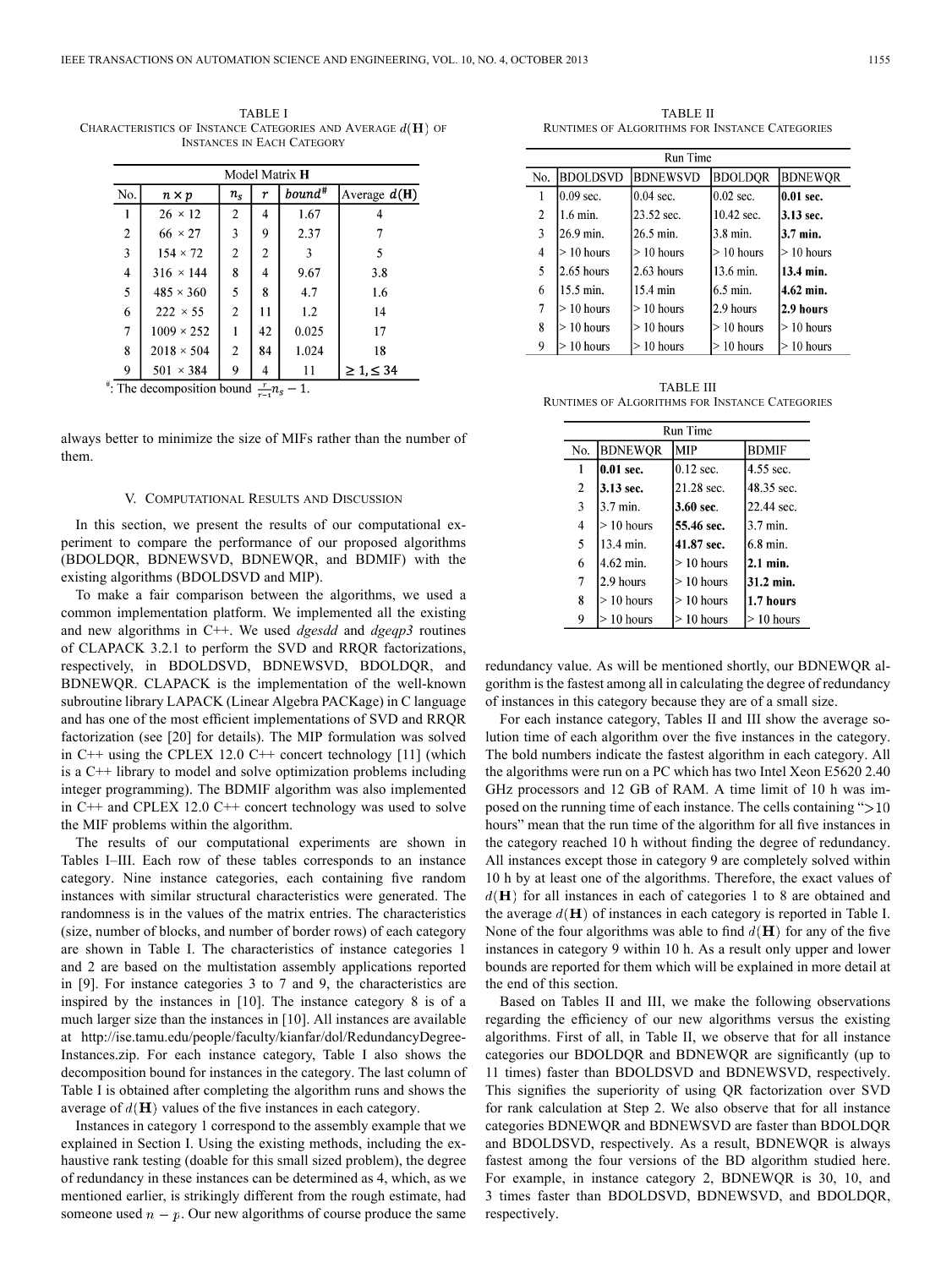Moreover, going to Table III we observe that except for very small instances (categories 1 and 2), BDMIF is consistently faster than BD-NEWQR. BDNEWQR's performance is better than that of BDMIF on small instances because when submatrices  $H[U]$  are very small, rank testing with QR factorization is faster than solving the MIF problem in BDMIF using CPLEX. But as the submatrices get slightly larger, MIF performs much faster than rank testing. Since the solution times for small instances are less than a minute anyway, using BDMIF instead of BDNEWQR in general is a sound recommendation.

When comparing MIP with BDMIF we see that in instances where the decomposition bound is small, i.e., when the BDMIF algorithm can do significant decomposition (instances 6 to 8), BDMIF significantly outperforms MIP (e.g., for instance category 6, BDMIF is more than 285 times faster than MIP). It is interesting to see that our BDMIF algorithm is the only algorithm out of the four algorithms that can solve the large instances in category 8 within the 10-h time limit (the average BDMIF runtime on this category in only 1.7 h). However, when the decomposition bound is large (instances 3 to 5), MIP performs better than BDMIF and BDNEWQR because for such instances the latter two algorithms cannot perform significant decomposition. This is the same observation made in [10] while comparing BDOLD and MIP.

None of the algorithms are able to solve any instance in category 9 within 10 h. On one hand, these instances have large decomposition bound for BDMIF to be effective, and on the other hand, they are too large for MIP to be effective. It is important to note that although the algorithms cannot solve the problems, they provide upper and lower bounds on the degree of redundancy. MIP provided upper bounds of either 33 or 34 for the five different instances in category 9. This upper bound is the value of objective function (3) for the best integer solution found in 10 h by the MIP algorithm. However, the lower bound obtained by MIP for all instances in category 9 was the trivial bound 1. BDMIF can only provide lower bound. This lower bound was 2 (better than the MIP lower bound) for one of the instances in category 9 and the trivial 1 for the other four instances.

# VI. EFFECT OF DENSITY

During our study we observed that the density (percentage of nonzero entries) of blocks and border rows of the instance has a major effect on the runtime of all algorithms. In this section we present the results of a computational experiment performed in order to acquire insight into the effect of density on the runtimes of BDNEWQR, BDMIF, and MIP (we discard BDOLDSVD, BDNEWSVD, and BDOLDQR as their runtimes are dominated by that of BDNEWQR). All our instances in this experiment have the structural characteristics of category 4 in Table I, i.e., they are  $316 \times 144$  instances containing four equally sized blocks and eight border rows.

We considered various levels of block density and border density, as shown in Tables IV–VI. For each combination of block density and border density, we generated random instances with those block and border densities. Tables IV, V, and VI show the average runtime of BDNEWQR, MIP, and BDMIF, respectively, over the five instances in each combination. It can be seen that as the border density or block density increases, the runtimes of all three algorithms increase substantially. We point out that although here we only show the results for matrices with structural characteristic of category 4, our computations on matrices with other structures show a similar pattern regarding the effect of density.

As a side note, observe that based on Tables IV–VI, the MIP algorithm does better than BDMIF, and BDMIF does better than BD-NEWQR on this instance structure as it was the case for category 4 in Table III (the instances in category 4 of Tables I–III had block density of 10% and border density of 40%).

TABLE IV EFFECT OF DENSITY ON RUNTIME OF BDNEWQR

| Computation Time (sec.) |                    |        |                           |    |    |     |  |
|-------------------------|--------------------|--------|---------------------------|----|----|-----|--|
| <b>Block</b>            | Border Density (%) |        |                           |    |    |     |  |
| Density $(\% )$         | 10                 | 20     | 40                        | 60 | 80 | 100 |  |
|                         | 0.15               | 017    | >36000<br>13482<br>2149.2 |    |    |     |  |
| 10                      | 132.73             | 5713.8 | >36000                    |    |    |     |  |
| >15                     | >36000             |        |                           |    |    |     |  |

TARI F V EFFECT OF DENSITY ON RUNTIME OF MIP

| Computation Time (sec.) |                    |                           |        |        |           |        |  |
|-------------------------|--------------------|---------------------------|--------|--------|-----------|--------|--|
| <b>Block</b>            | Border Density (%) |                           |        |        |           |        |  |
| Density $(\% )$         | 10                 | 20                        | 40     | 60     | 100<br>80 |        |  |
|                         | 0.08               | 0.09                      | 1.17   | 3.27   | 2304.3    | 11892  |  |
| 10                      | 0.99               | 1.54                      | 55.4   | 159.26 | 18109     | >36000 |  |
| 15                      | 45.47              | 61.22                     | 256.38 | 1161.2 | >36000    |        |  |
| 20                      | 851.19             | 30385<br>>36000<br>1269.7 |        |        |           |        |  |
| 25                      | 21957              | >36000                    |        |        |           |        |  |
| >30                     | >36000             |                           |        |        |           |        |  |

TABLE VI EFFECT OF DENSITY ON RUNTIME OF BDMIF

| Computation Time (sec.) |                    |        |       |        |        |        |  |  |
|-------------------------|--------------------|--------|-------|--------|--------|--------|--|--|
| <b>Block</b>            | Border Density (%) |        |       |        |        |        |  |  |
| Density $(\% )$         | 10                 | 20     | 40    | 60     | 80     | 100    |  |  |
|                         | 0.43               | 0.44   | 8.65  | 41.47  | 14656  | >36000 |  |  |
| 10                      | 8.52               | 10.98  | 220.3 | 1379.5 | >36000 |        |  |  |
| 15                      | 117.3              | 2445.9 | 11455 | >36000 |        |        |  |  |
| >20                     | >36000             |        |       |        |        |        |  |  |

#### VII. CONCLUDING REMARKS

We presented three enhanced versions of the BD algorithm for calculating the degree of redundancy of a matrix, of which BDNEWQR was shown to be the most efficient, being up to 30 times faster than the existing version of BD algorithm (BDOLDSVD). We also proposed the new hybrid algorithm BDMIF for calculating the degree of redundancy of a matrix. BDNEWQR benefits from decomposing the matrix into submatrices which are smaller than those in BDOLDSVD and also using the QR factorization in calculating the rank of these submatrices. BDMIF exploits solution of mixed integer feasibility problems within a bound-and-decompose framework. We conclude with the following remarks.

- a) The BDNEWQR algorithm in all cases is significantly faster than BDOLDSVD presented in [7], [10] and BDMIF outperforms BDNEWQR except for very small instances, which have very short runtimes anyway. However, BDMIF is slower than MIP in instances where the decomposition bound is not small.
- b) The success of BDMIF is because it combines the power of BDNEW in exploiting the BBD form of the matrix and the power of MIF checking to detect the degree of redundancy of smaller submatrices. Even when BDMIF is not able to completely solve the problem in a given time, it provides a lower bound on the degree of redundancy.
- c) Nevertheless, if the instance size and the decomposition bound are large, neither BDMIF nor MIP can solve the instance efficiently. As a result, although BDMIF is a step forward, the challenge of solving large instances with large decomposition bound remains.